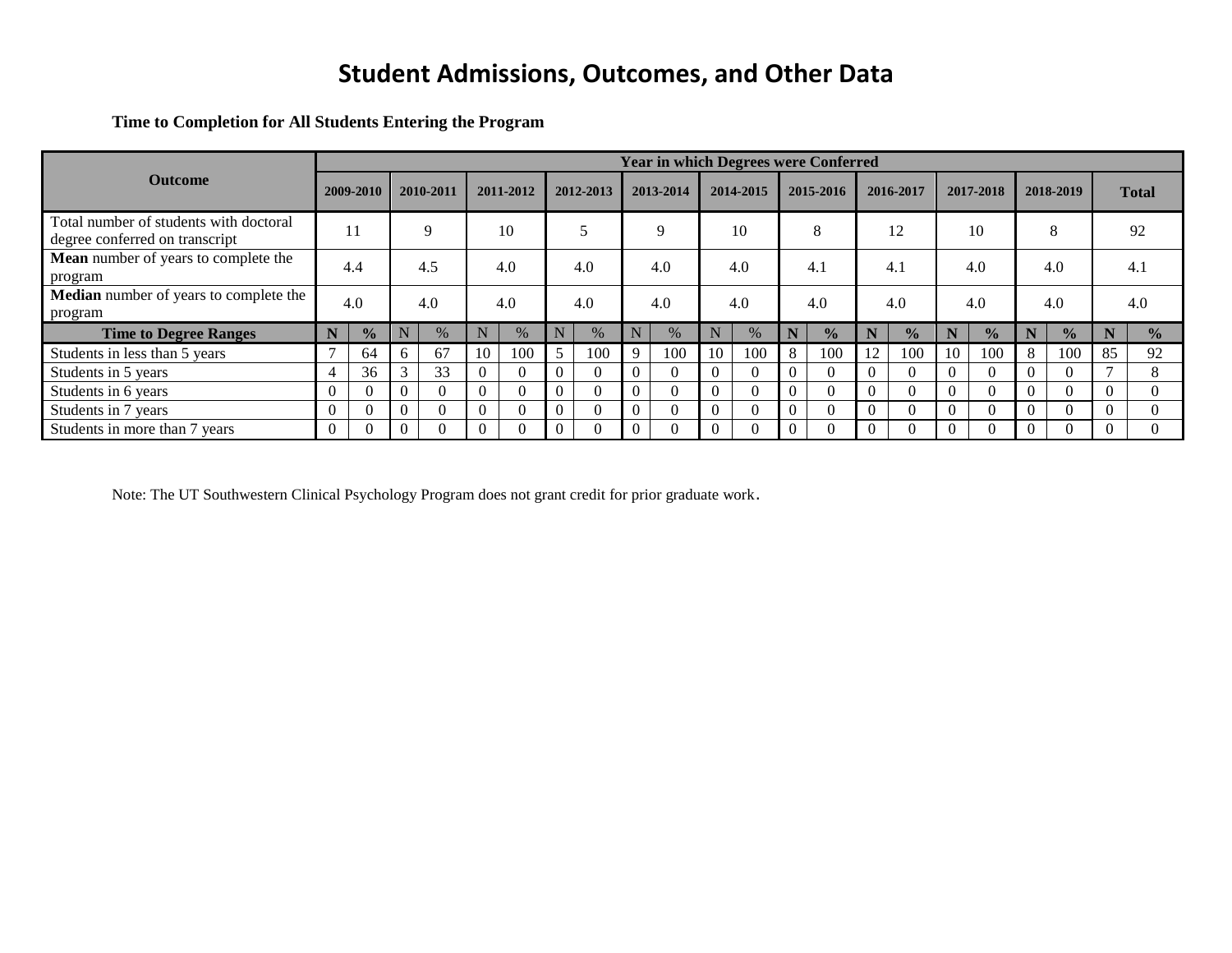### **Program Costs**

| <b>Description</b>                                   | 2019-2020 1st-year Cohort<br>Cost |
|------------------------------------------------------|-----------------------------------|
| Tuition for full-time students (in-state)            | \$10,200                          |
| Tuition for full-time students (out-of-state)        | \$26,800                          |
| Tuition per credit hour for part time students       | N/A                               |
| University/institution fees or costs                 | \$1,293.48                        |
| Additional estimated fees or costs to students (e.g. | \$1,000                           |
| books, travel, etc.)                                 |                                   |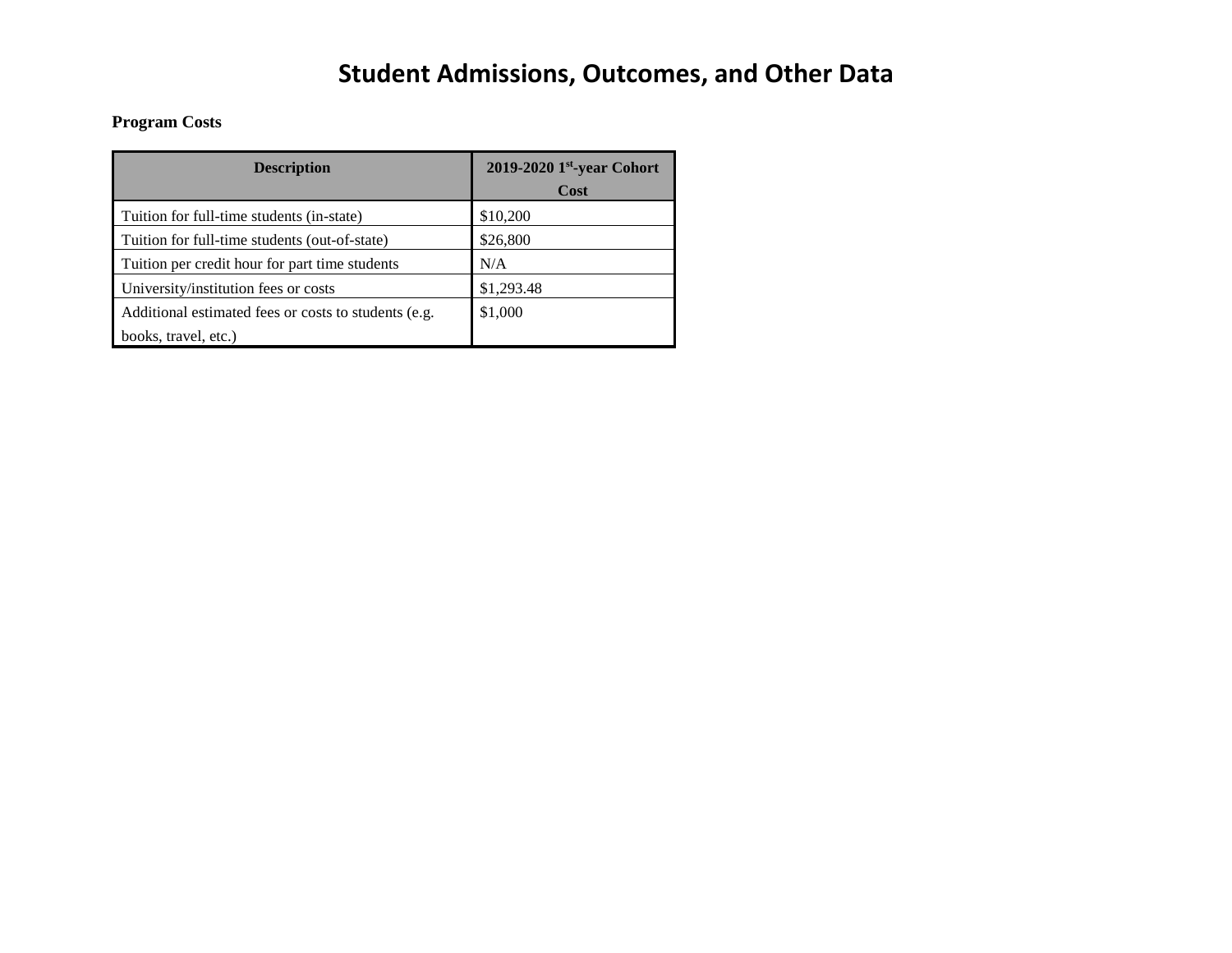#### **Internship Placement- Table 1**

|                                                                                                                        |          |               |                |                  |          |               |          |                  |          | <b>Year Applied for Internship</b> |          |                  |                |                |           |               |           |               |                |               |
|------------------------------------------------------------------------------------------------------------------------|----------|---------------|----------------|------------------|----------|---------------|----------|------------------|----------|------------------------------------|----------|------------------|----------------|----------------|-----------|---------------|-----------|---------------|----------------|---------------|
| <b>Outcomes</b>                                                                                                        |          | 2009-2010     | 2010-2011      |                  |          | 2011-2012     |          | 2012-2013        |          | 2013-2014                          |          | 2014-2015        | 2015-2016      |                | 2016-2017 |               |           | 2017-2018     |                | 2018-2019     |
|                                                                                                                        | N        | $\frac{0}{0}$ | N              | $\frac{0}{0}$    | N        | $\frac{0}{0}$ | N        | $\frac{0}{0}$    | N        | $\frac{0}{0}$                      | N        | $\frac{0}{0}$    | $\mathbf N$    | $\frac{0}{0}$  | ${\bf N}$ | $\frac{0}{0}$ | ${\bf N}$ | $\frac{0}{0}$ | $\mathbf N$    | $\frac{0}{0}$ |
| Students who obtained APA/CPA-<br>accredited internships                                                               | 10       | 100           | 6              | 100              | 9        | 100           | 10       | 100              | 10       | 100                                | 10       | 100              | 10             | 100            | 9         | 100           | 12        | 100           | 10             | 100           |
| Students who obtained APPIC<br>member internships that were not<br>APA/CPA-accredited                                  | $\Omega$ | $\theta$      | $\Omega$       | $\Omega$         | $\Omega$ | $\Omega$      | $\Omega$ | $\theta$         | $\Omega$ | $\theta$                           | $\Omega$ | $\Omega$         | $\Omega$       | $\Omega$       | $\Omega$  | $\Omega$      | $\Omega$  | $\Omega$      | $\Omega$       | 0             |
| Students who obtained other<br>membership organization<br>internships (e.g. CAPIC) that were<br>not APA/CPA-accredited | $\Omega$ | $\Omega$      | $\overline{0}$ | $\boldsymbol{0}$ | $\Omega$ | $\theta$      | $\Omega$ | $\boldsymbol{0}$ | $\Omega$ | $\Omega$                           | $\Omega$ | $\boldsymbol{0}$ | $\overline{0}$ | $\overline{0}$ | $\Omega$  | $\Omega$      | $\theta$  | $\Omega$      | $\overline{0}$ | 0             |
| Students who obtained internships<br>conforming to CDSPP guidelines<br>that were not APA/CPA=accredited                | $\Omega$ | $\Omega$      | $\Omega$       | $\Omega$         | $\Omega$ | $\Omega$      | $\Omega$ | $\theta$         | $\Omega$ | $\theta$                           | $\Omega$ | $\Omega$         | $\Omega$       | $\Omega$       | $\Omega$  | $\Omega$      | $\Omega$  | $\Omega$      | $\Omega$       | 0             |
| Students who obtained other<br>internships that were not<br>APA/CPA-accredited                                         | $\Omega$ | $\theta$      | $\Omega$       | $\Omega$         | $\Omega$ | $\theta$      | $\Omega$ | $\theta$         | $\theta$ | $\theta$                           | $\Omega$ | $\Omega$         | $\Omega$       | $\overline{0}$ | $\Omega$  | $\Omega$      | $\Omega$  | $\Omega$      | $\Omega$       | 0             |
| Students who obtained any<br>internship                                                                                | 10       | 100           | 6              | 100              | 9        | 100           | 10       | 100              | 10       | 100                                | 10       | 100              | 10             | 100            | 9         | 100           | 12        | 100           | 10             | 100           |
| Students who sought or applied for<br>internships including those who<br>withdrew from the application<br>process      | 10       | 100           | 6              | 100              | 9        | 100           | 10       | 100              | 10       | 100                                | 10       | 100              | 10             | 100            | 9         | 100           | 12        | 100           | 10             | 100           |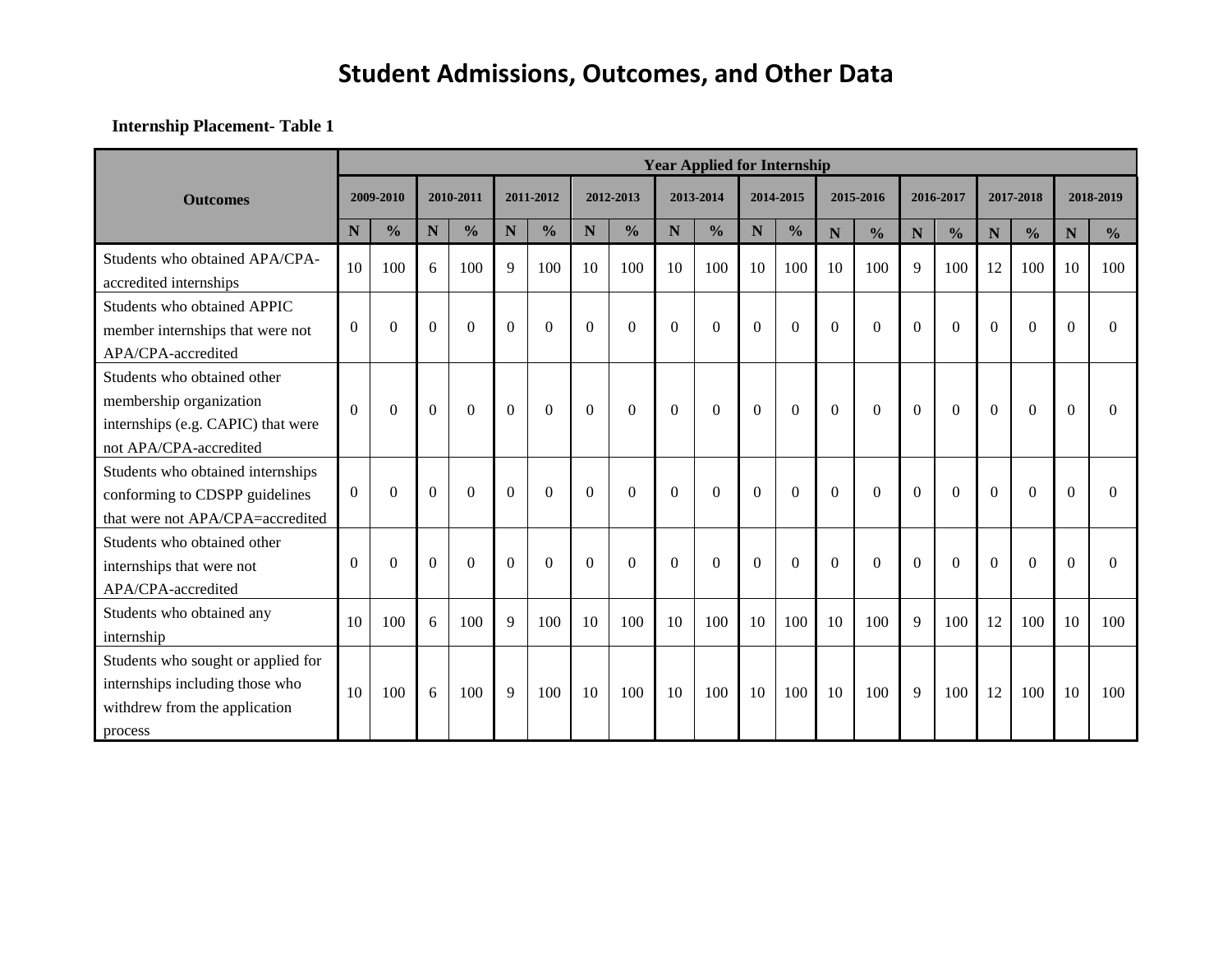#### **Internship Placement- Table 2**

|                                                                                                               |    | <b>Year Applied for Internship</b> |              |               |              |               |    |               |    |               |    |               |    |               |             |               |    |               |    |               |
|---------------------------------------------------------------------------------------------------------------|----|------------------------------------|--------------|---------------|--------------|---------------|----|---------------|----|---------------|----|---------------|----|---------------|-------------|---------------|----|---------------|----|---------------|
|                                                                                                               |    | 2009-2010                          |              | 2010-2011     |              | 2011-2012     |    | 2012-2013     |    | 2013-2014     |    | 2014-2015     |    | 2015-2016     |             | 2016-2017     |    | 2017-2018     |    | 2018-2019     |
| <b>Outcomes</b>                                                                                               | N  | $\frac{1}{2}$                      | N            | $\frac{0}{0}$ |              | $\frac{1}{2}$ |    | $\frac{0}{0}$ | N  | $\frac{0}{0}$ |    | $\frac{1}{2}$ | N  | $\frac{0}{0}$ | N.          | $\frac{0}{0}$ | N  | $\frac{1}{2}$ | N  | $\frac{1}{2}$ |
| Students who sought or applied for<br>internship including those who withdrew<br>from the application process | 10 | 100                                | 6            | 100           | $\mathbf{Q}$ | 100           | 10 | 100           | 10 | 100           | 10 | 100           | 10 | 100           | 9           | 100           | 12 | 100           | 10 | 100           |
| Students who obtained paid internships                                                                        | 10 | 100                                | <sub>6</sub> | 100           |              | 100           | 10 | 100           | 10 | 100           | 10 | 100           | 10 | 100           | $\mathbf Q$ | 100           | 12 | 100           | 10 | 100           |
| Students who obtained half-time<br>internships                                                                | 10 | 100                                | 6            | 100           | $\mathbf{Q}$ | 100           | 10 | 100           | 10 | 100           | 10 | 100           | 10 | 100           | 9           | 100           | 12 | 100           | 10 | 100           |

### **Attrition**

|                                                                                          | <b>Year of First Enrollment</b> |               |   |               |          |               |          |               |    |               |          |               |    |               |           |               |           |               |           |               |
|------------------------------------------------------------------------------------------|---------------------------------|---------------|---|---------------|----------|---------------|----------|---------------|----|---------------|----------|---------------|----|---------------|-----------|---------------|-----------|---------------|-----------|---------------|
| <b>Variables</b>                                                                         |                                 | 2009-2010     |   | 2010-2011     |          | 2011-2012     |          | 2012-2013     |    | 2013-2014     |          | 2014-2015     |    | 2015-2016     | 2016-2017 |               | 2017-2018 |               | 2018-2019 |               |
|                                                                                          | N                               | $\frac{0}{0}$ | N | $\frac{0}{0}$ | N        | $\frac{0}{0}$ | N        | $\frac{0}{0}$ |    | $\frac{1}{2}$ | N        | $\frac{1}{2}$ | N  | $\frac{0}{0}$ | N         | $\frac{1}{2}$ | N         | $\frac{0}{0}$ | N         | $\frac{1}{2}$ |
| Students for whom this is the year of fir<br>enrollment ( <i>i.e.</i> new students)      |                                 | 100           | 9 | 100           | 10       | 100           | 10       | 100           | 10 | 100           | 10       | 100           | 10 | 100           | 12        | 100           | 10        | 100           | 10        | 100           |
| Students whose doctoral degrees were<br>conferred on their transcripts                   |                                 | 71            | 9 | 100           | 10       | 100           | 10       | 100           | 10 | 100           | 10       | 100           | 8  | $\Omega$      |           | $\Omega$      |           | $\Omega$      |           |               |
| Students still enrolled in the program                                                   |                                 |               |   | $\Omega$      | $\Omega$ | $\Omega$      | $\Omega$ | $\theta$      |    | $\theta$      | 10       | 100           |    | 10            | 12        | 100           | 10        | 100           | 10        | 100           |
| Students no longer enrolled for any<br>reason other than conferral of doctoral<br>degree | 2                               | 29            |   | $\Omega$      | $\Omega$ | $\Omega$      | $\Omega$ | $\Omega$      |    | $\theta$      | $\Omega$ | $\Omega$      |    | 10            | $\Omega$  | $\theta$      |           | $\theta$      | v         |               |